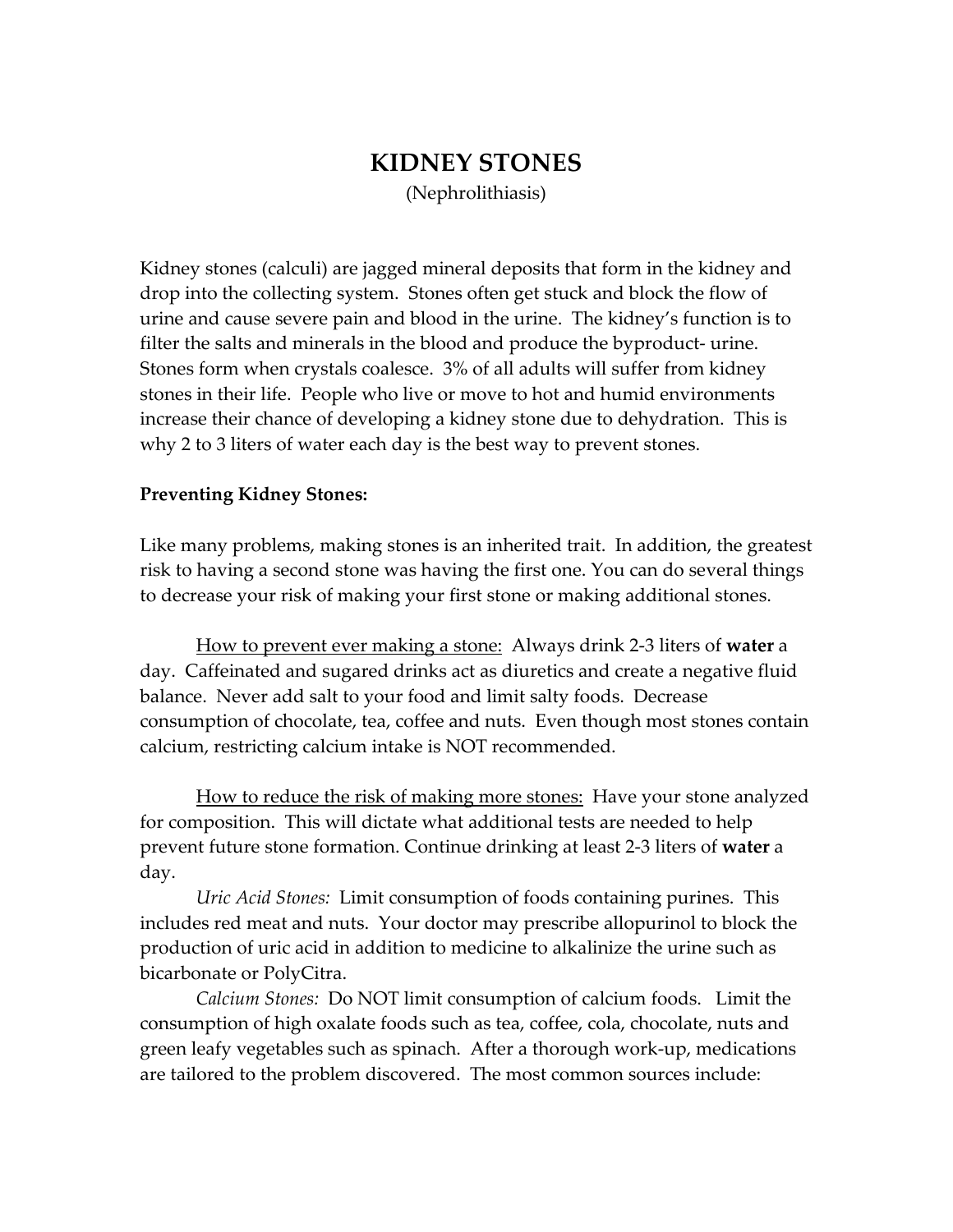- 1. Renal Leak Hypercalciuria.. This is when the kidneys spill excess calcium in the urine. Treatments include water, a stone dissolver such as UroCit-K and possibly hydrochlorothizide to reabsorb the calcium.
- 2. Absorptive Hypercalcemia: Excess calcium is discovered in the blood from the intestines absorbing more than enough calcium. Limiting oxalate containing foods and regular water drinking can treat this.
- 3. Resorptive Hypercalcemia: Excess calcium is discovered in the blood from resorbing the calcium in the bones. This is from an abnormality of the hormone PTH and needs be treated surgically.

## Symptoms of Kidney Stones:

Kidney stone pain is described as one of the worst pains a healthy person can endure. Many women describe kidney stone pain as being worse than labor! The pain typically is on the side of the stone localizing to the back or flank. Many people suffering with a stone see no other alternative than going to the emergency room for relief of their anxiety and pain. As the stone travels toward the bladder, the location of the pain changes toward the current location of the stone. Often, the stone will irritate the kidney and cause blood to be seen in the urine (hematuria). Some stones will block the flow of urine and cause symptoms of nausea and vomiting.

Classic stone symptoms:

- Flank or back pain
- Nausea and vomiting
- Blood in the urine
- Frequent urination

### Diagnosis of Kidney Stones:

The diagnosis of a kidney stone can be made by symptoms alone. The ER team or urologist will likely confirm the presence of stone by checking your blood for kidney function (creatinine), check the urine for blood, and order at CT scan or X-ray to see how big and where the stone is. Once the diagnosis is made a decision of weather to treat the stone or let it pass will be made based on the stone's size, location and your level of pain.

## Types of Kidney Stones: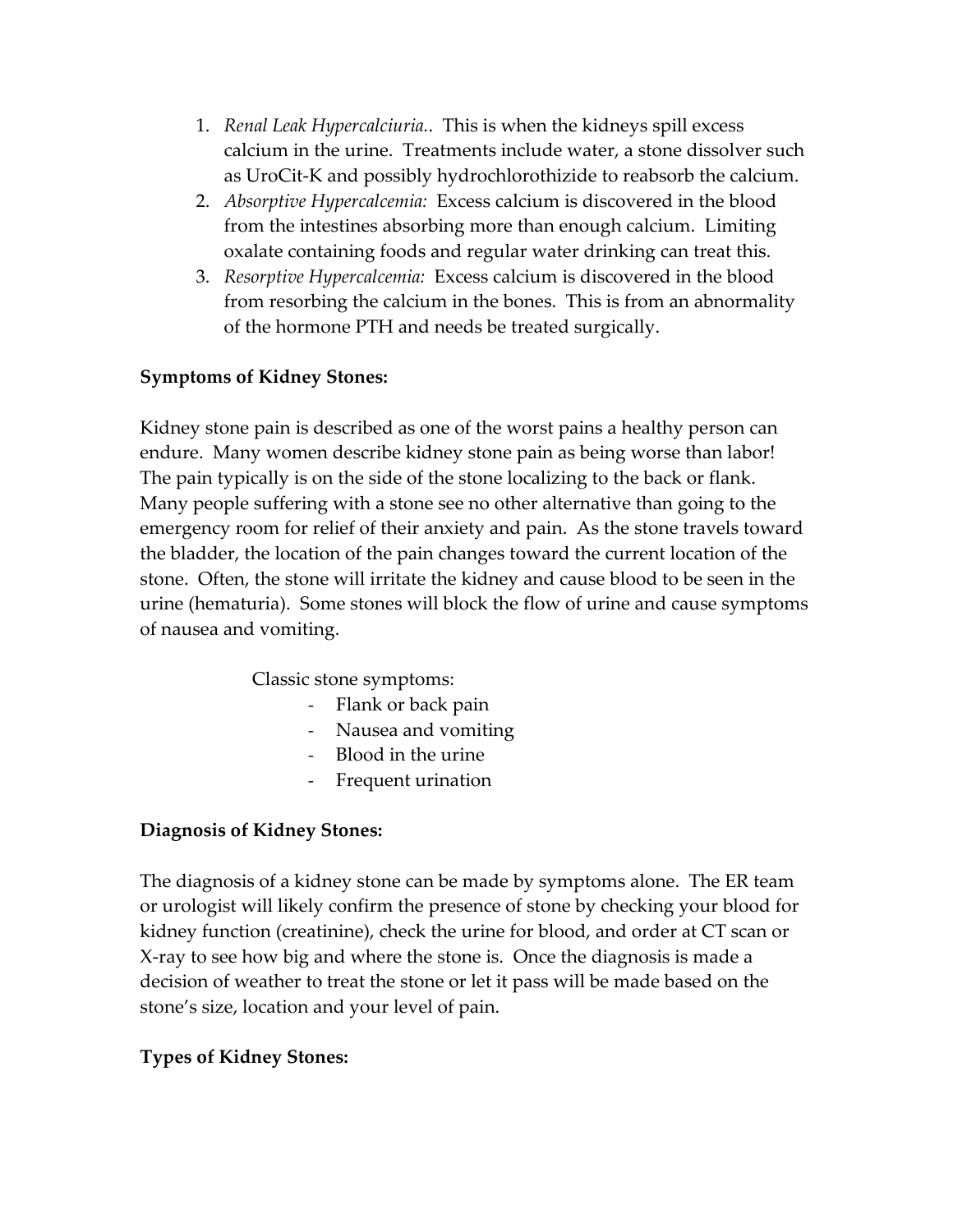There are several varieties of Kidney stones. The most common type is calcium oxalate. Other types include uric acid, struvite and phosphorous. After your stone has been treated or passed, your doctor will check your urine for 24 hours and do blood tests. The results of these may show if excess of certain types of minerals are being spilled into your urine or are circulating in your blood. .

#### Calcium Stones:

This is the most common type of stone. These stones cannot be dissolved with medicine. The only treatment is letting the small ones pass and treating the larger ones with ESWL or surgery. After the stones have be passed or removed, then preventing further formation is the priority. In addition to increasing fluid intake, citrate in the form of lemonade or citrate pills(UroCit-K, K-dur) should be added. Findings from the 24-hour urine collection or blood work may indicate additional medications to prevent further stone formation.

#### Uric Acid Stones:

This type of stone forms in patients with a metabolic purine abnormality such as gout. This stone does not show up on regular X-Rays and therefore, CT or ultrasound is needed to find them. Fortunately, uric acid stones can sometimes be dissolved with bicarbonate. If dissolving the stone is unsuccessful, then ESWL or surgery may be necessary.

#### Struvite Stones:

This type of stone is also called an infection stone. They form large stones in the kidney that typically need multiple surgical treatments.

#### Treatments:

Treatment of kidney stones depends of their size and location. Stones under 4mm have a 90% chance of passing without surgery. Stones bigger than 6mm only pass on their own 20%. Stones typically get stuck at the narrow points of the ureter. The first spot is the junction of the ureter with kidney (UPJ). The next hold up spot is midway toward the bladder where the blood vessels to the legs cross the ureter. The narrowest spot is at the junction of the bladder with the ureter (UVJ). When stones get stuck here the symptoms of urinary frequency and burning are often experienced.

### Medical Treatment: